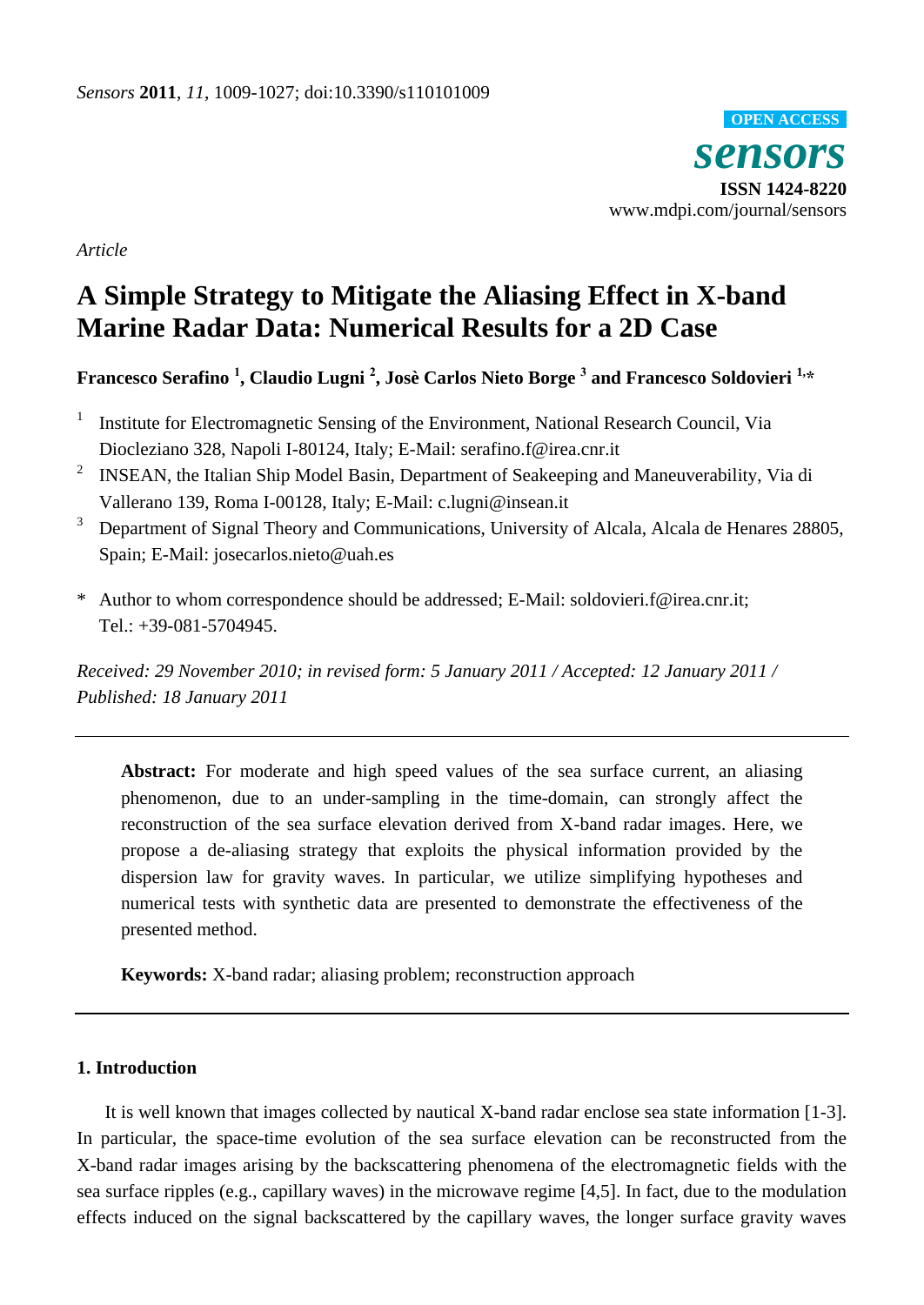may be visible by the radar. The echo received by the radar undergoes to a modulation due to the change of the angle under which the sea wave is viewed (tilt modulation) and to the electromagnetic shadowing of the sea surface induced by the higher waves preceding the wave under investigation. These modulation effects introduce a non linear spectral distortion, mainly at high wave number [1,2].

Therefore, data processing is necessary to estimate the sea-wave spectrum starting from the spectrum of the radar image (image spectrum). In particular, data processing is formulated as a linear inverse problem where, starting from the radar images sequence, the sea surface elevation is obtained as a function of two spatial variables (covering to the zone investigated by the radar) and of the time. The linear inversion scheme [1-3,6] can be summarized as follows: after a Fourier Transform of the time-space data, a spectral filter is used to reduce the effect of all the undesired phenomenon via a dispersion relation [1,6]. Furthermore, the use of the Modulation Transfer Function (MTF) allows the passage from the image (radar) spectrum to the wave spectrum [7,8]; finally, the resulting spectrum is Fourier anti-transformed to return to the space-time domain.

Being the inversion procedure strongly based on Fourier transform techniques, an aliasing phenomenon may arise in presence of an inappropriate time steps adopted to sample the radar image. In fact, due to the slow repetition time *Δt* (*Δt* is of order 1–2 s) of a nautical radar, it arises that the waves can be temporally under-sampled (less than twice each period, *i.e.*, the Nyquist frequency is exceeded) and the aliasing effect occurs [9-11].

In this paper, by considering the simpler case of a 2D problem, *i.e.*, the sea surface elevation is a function of only one spatial variable (denoted by  $x$ ) and of the time, first we analyze how the under-sampling in time domain affects the reconstruction procedure in both the cases of presence and absence of a surface current moving in the same direction of the waves (head waves). Here, we mean the surface current as given by two contributions: the first one is the "physical" sea surface current; the second one is an "equivalent" sea surface current that arises due to the relative movement of the radar system with respect to the sea surface.

Therefore, the problem at hand is relevant to the naval context, where the characterization of the sea state with X-band radar system becomes a challenge, when a semi-displacement or a planning vessel is considered, even with head sea conditions. The high speed of the ship emphasizes the aliasing phenomenon of the data in the time domain, making it necessary to tackle the problem.

The aliasing problem has been already addressed in [9-12], where a strategy was also proposed to solve this problem. In particular, the reconstruction procedure is based on the accurate knowledge and exploitation of the gravity dispersion relation and aims at reconstructing the signal also when the frequency of the spectral energy exceeds the Nyquist frequency. This is performed thanks to the application of spectral symmetries [10] and the sampling theorem is not violated because the dispersion relation as additional physical information is used for the unambiguous reconstruction of the spectrum [11].

As general comment, it is worth noting that, here, de-aliasing is possible since we exploit information on the physical model of the phenomenon and therefore the case at hand is completely different from the classical one reported in the text books [13] where, in absence of any *a priori* and model information, it is not possible to estimate the aliasing and neither apply any mitigation strategy. As a matter of fact, de-aliasing techniques have been already applied in other applications as video images processing [14,15], optical imaging [16].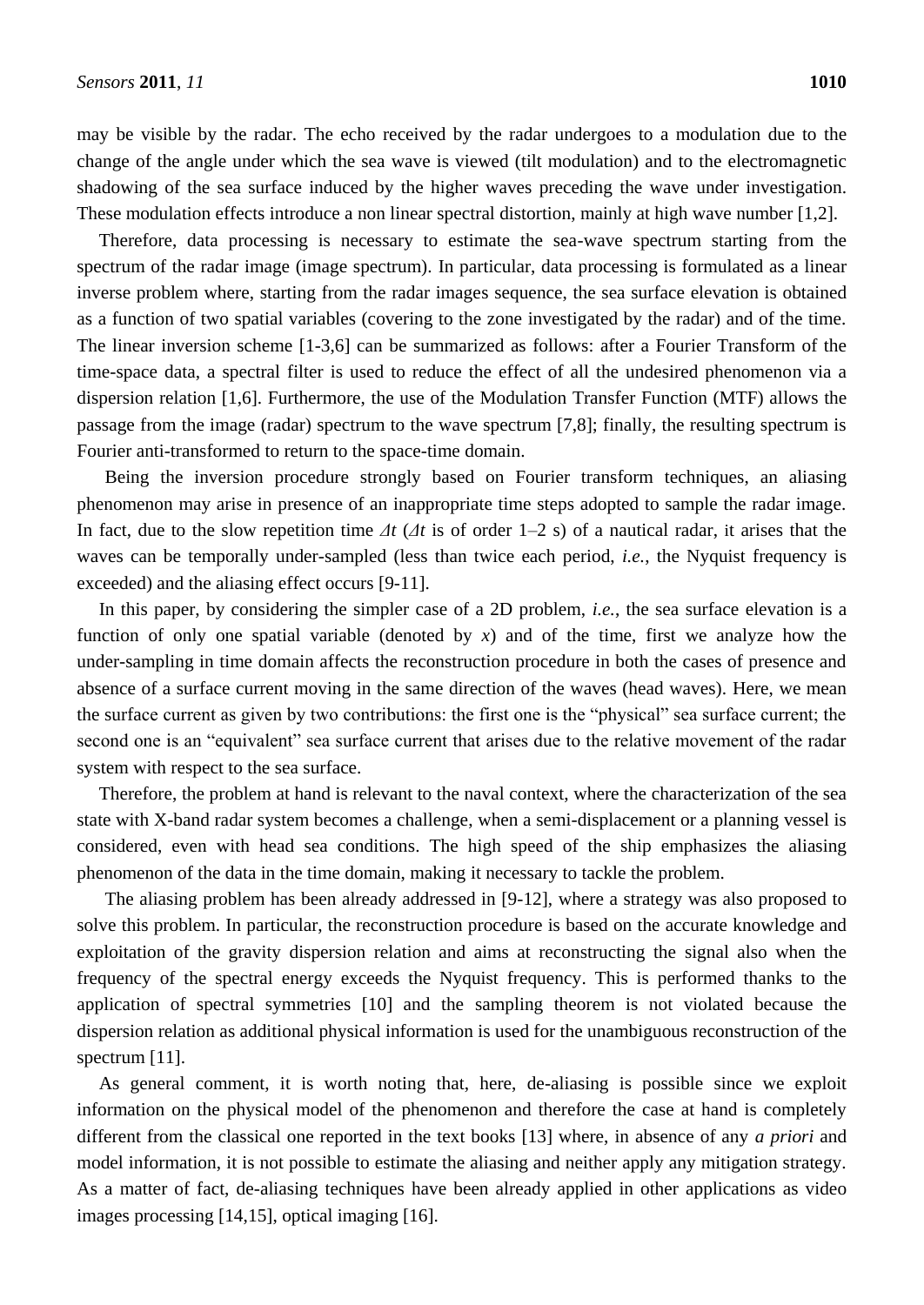In this paper, we move in the same framework of  $[10-12]$  and we present a strategy to mitigate the effect of the aliasing phenomenon, which accounts for the gravity waves dispersion relation but in a different way compared to the strategy presented in [10-12]. In particular, differently from the procedure (exploiting spectral symmetries) presented in [10-12], here the folding problem is mitigated thanks to a procedure where the exploitation of a "virtual surface current" permits one to go beyond Nyquist"s limit and reconstruct the aliased dispersion shell. More specifically, the reconstruction of the aliased dispersion shells is obtained by simply exploiting a variable change based on the gravity waves dispersion relation. The effectiveness of the proposed strategy is shown with results against synthetic clutter and clutter-removed data and also a comparison is presented with the strategy outlined in [12].

Therefore, the paper is organized as follows. Section 2 reports briefly the data processing approach for sea state monitoring from X-band radar data. In Section 3, the aliasing problem is sketched by referring to head waves whereas a strategy to address this problem is proposed in Section 4. Reconstruction results against synthetic data are shown in Section 5 and finally, the Conclusions follow.

### **2. The Data Processing Approach**

This Section briefly presents the scheme commonly exploited to reconstruct the time-spatial evolution of the sea surface elevation starting from the X-band radar images. For sake of simplicity, the inversion approach is presented in the 2D case with a sea surface elevation that is considered as a function of the time *t* and of only the spatial variable *x*. The proposed method can be generalized to the 3D full radar scene considering the spatial variables *x* and *y*. The reconstruction procedure is schematized in the block diagram of Figure 1 where each block is detailed below.



**Figure 1.** Block diagram of the inversion procedure.

The initial step consists in Fourier transforming (2D Fast Fourier Transform, 2D-FFT) the raw data images sequence so to obtain the 2D image spectrum  $F(k,\omega)$ . A High-Pass (HP) filter is then applied to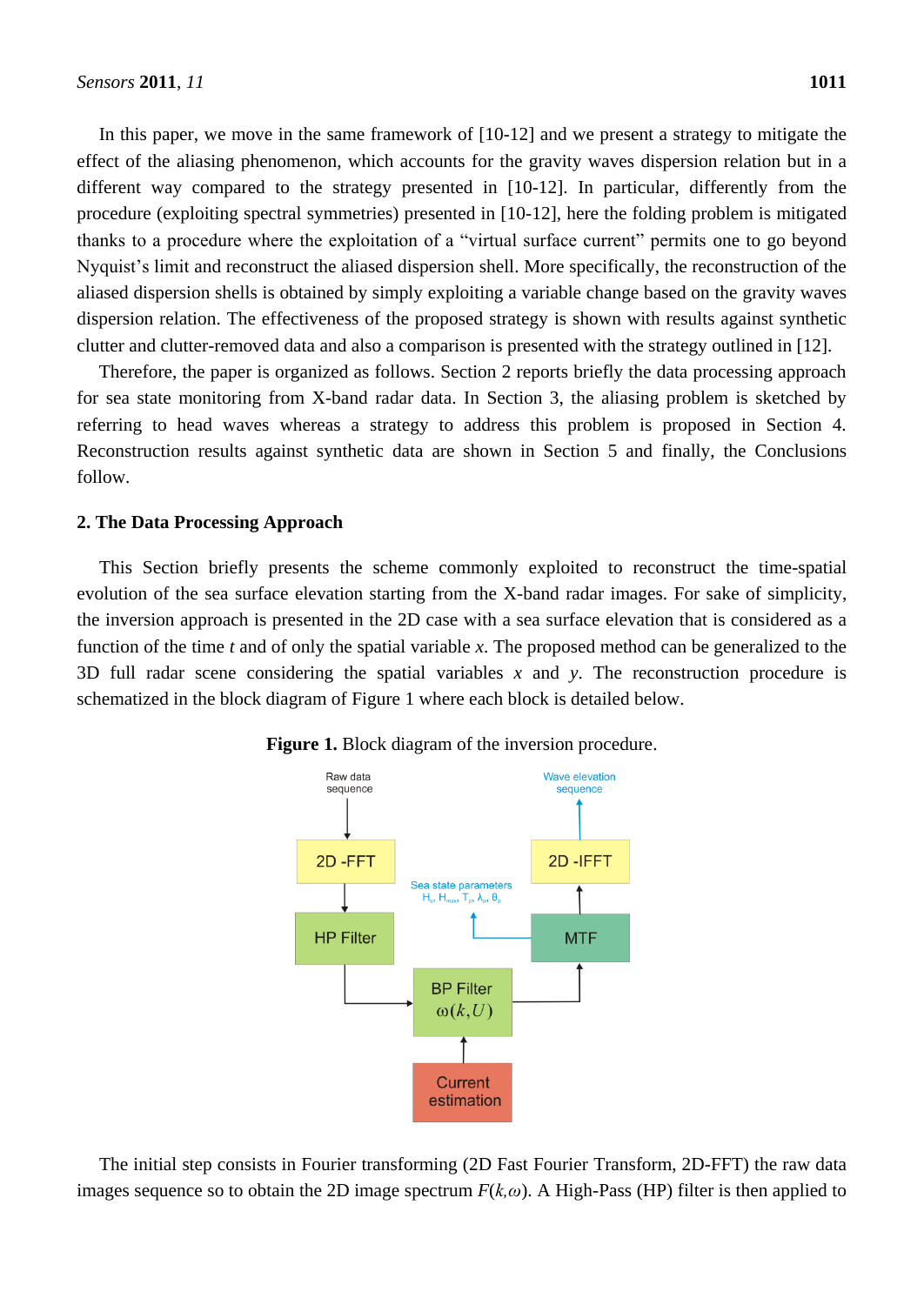the image spectrum in order to remove the effects due to the received signal power decay along the spatial range (*x*-variable) [2].

In the second step the expected linear gravity wave components are extracted from the HP filtered image spectrum  $F_I(k,\omega)$ . More in detail, the dispersion relation of linear gravity waves, which relates the wave number *k* to the pulsation  $\omega(k)$  and the sea surface current *U*, is considered:

$$
\omega(k) = \sqrt{g|k| \tanh(kh)} + kU
$$
 (1)

where  $g$  is the gravity constant and  $h$  the water depth [6]. In the following we assume infinite depth conditions, *i.e.*,  $tanh(kh) \approx 1$ .

In order to properly apply the filtering process based on the dispersion relation, an accurate estimation of the current value *U* is necessary. The current determination represents one of the key steps in the full inversion procedure; in fact, a bad estimate of *U* arises an incorrect filtering of the wave components. Several strategies can be adopted to the purpose, like the ones proposed in [17-19].

Once the current *U* has been estimated, the band-pass (BP) filter  $G(k, \omega, U)$  is built according to Equation (1) and applied to the image spectrum  $F_I(k,\omega)$  (see block diagram of Figure 1). As a result of the filtering procedure, the spectrum  $\tilde{F}_I(k,\omega)$  is obtained [18,19]. The minimization of the radar modulation effect introduced in the sea wave backscattered signal, allows to get the expected sea-wave spectrum  $F_W(k,\omega)$  starting from the filtered image spectrum  $\tilde{F}_I(k,\omega)$ . In particular the Modulation Transfer Function (MTF)  $|M(k)|^2$  is applied to the filtered spectrum  $F_I(k, \omega)$  according to:

$$
F_{W}(k,\omega) = \frac{\widetilde{F}_{I}(k,\omega)}{|M(k)|^{2}}
$$
\n(2)

being  $|M(k)|^2 = k^{\beta}$ ; empirical analysis provided  $\beta = -1.2$  as a good estimation [2,7,8].

Finally, the knowledge of the sea wave spectrum  $F_W(k,\omega)$  allows the calculation of the typical sea state parameters and the time-space evolution of the sea surface elevation  $\eta(x,t)$  can be recovered by performing an inverse 2D-FFT on the function  $F_W(k, \omega)$ .

#### **3. The Effect of the Aliasing**

This Section is devoted to investigating the effect of the aliasing phenomenon on the performance of the inversion procedure described in the Section 2. This analysis provides the basis to propose an effective de-aliasing strategy that will be presented in the Section 4. Let us first consider the case of absence of sea surface current, *i.e.*,  $U = 0$ ; in this case, the gravity waves dispersion relation becomes:

$$
\omega(k) = \sqrt{|k|g} \tag{3}
$$

By defining  $k_B$  as the maximum wave-number for which the spectrum of the radar image  $F(k, \omega)$ can be assumed different from zero (in the test cases considered in this paper, we assume the spectrum is assumed to be different from zero when its modulus is larger than 0.1 times the peak value), Equation (3) provides the bandwidth  $\omega_B$  associated to  $k_B$  as  $\omega_B = \sqrt{k_B g}$ . Apart from the modulation effects introduced by the specific radar sensing mechanisms [2,8], the radar image is a sampled version of the sea surface elevation  $\eta(x,t)$ , collected at uniform sampling steps  $\Delta t$  and  $\Delta x$ .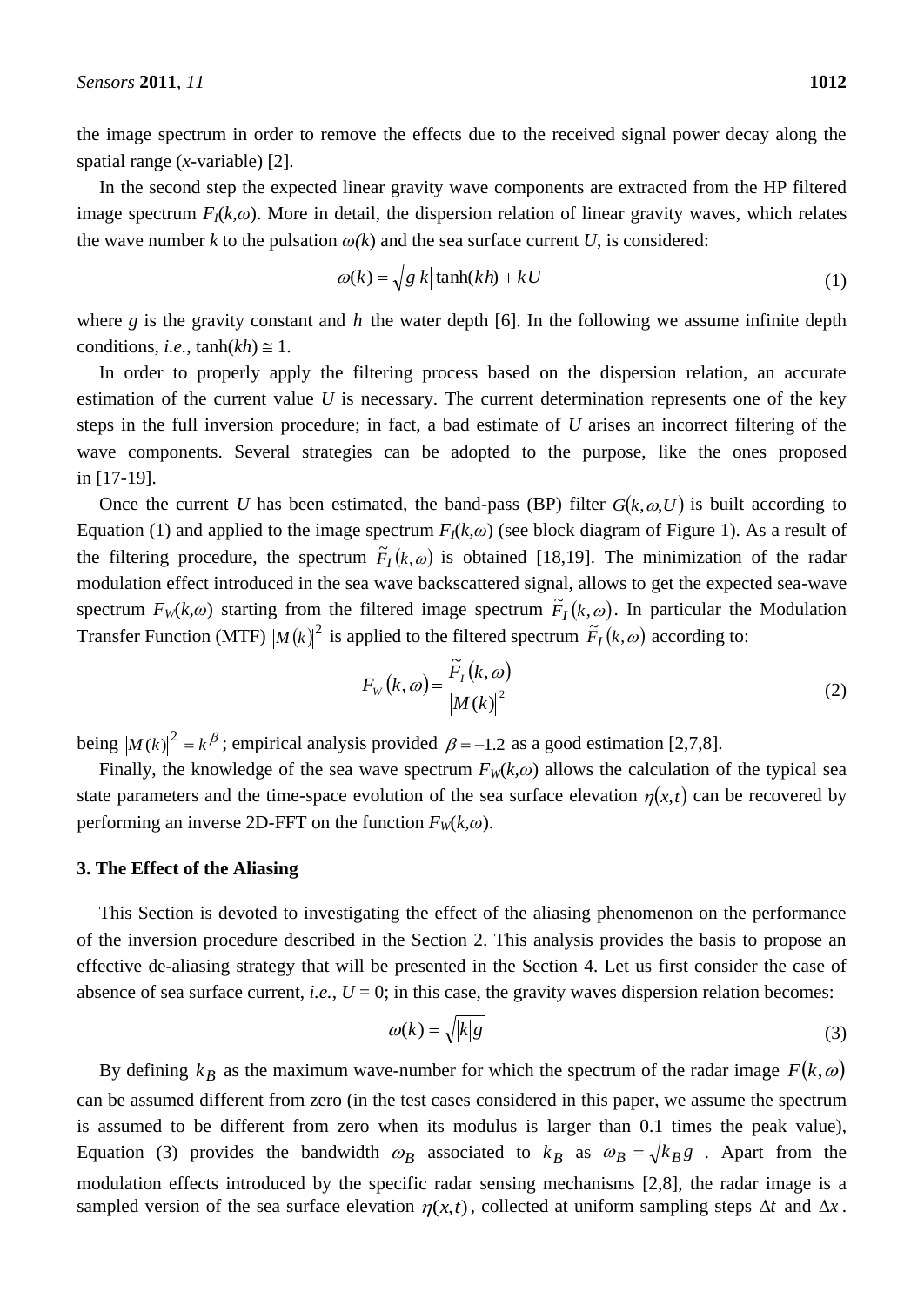By defining  $t_s = \frac{1}{\Delta t}$  $\omega_s = \frac{2\pi}{a}$  as sampling frequency and  $k_s = \frac{2\pi}{\Delta x}$  $=\frac{2\pi}{4}$  as the spatial sampling frequency, and according to the well known Nyquist's law [13], the reconstructed wave elevation  $\eta(x,t)$  will be not affected by aliasing if:

$$
\omega_s \ge 2\omega_B \tag{4}
$$

and:

$$
k_s \ge 2k_B \tag{5}
$$

For typical X-band radar images, the spatial step  $\Delta x$  is suitable to follow the marine waves; therefore in our analysis we assume condition (5) to be satisfied and in the following only the under-sampling in the time domain will be considered.

When relation (4) does not hold, the replicas of the dispersion relation centered at  $\pm \omega_s$  have a part falling within the allowable band  $\left[-\frac{\omega_s}{2}, \frac{\omega_s}{2}\right]$  $\overline{\phantom{a}}$  $\overline{\phantom{a}}$  $\vert$  -2 , 2  $\frac{\omega_s}{\sigma}$ ,  $\frac{\omega_s}{\sigma}$ . This phenomenon is clearly indicated in Figure 2, where the aliasing of the spectrum is caused by the non proper choice of the measurement parameters as given in Table 1.

**Figure 2.** Folded spectrum related to the parameters of Table 1. The dotted lines depict the replicas of the spectrum.



**Table 1.** Parameters for generation of the folded spectrum.

| <b>Parameter</b>                      | <b>Value</b>     |
|---------------------------------------|------------------|
| Sampling frequency $(k_{\gamma})$     | 1.05 rad/meter   |
| Sampling frequency $(\omega_{\rm s})$ | $2.61$ rad/s     |
| Frequency step ( $\Delta k$ )         | 1.7E-3 rad/meter |
| Frequency step ( $\Delta\omega$ )     | $0.08$ rad/s     |
| Bandwidth $(k_{R})$                   | $0.52$ rad/meter |
| Bandwidth $(\omega_{R})$              | $2.3$ rad/s      |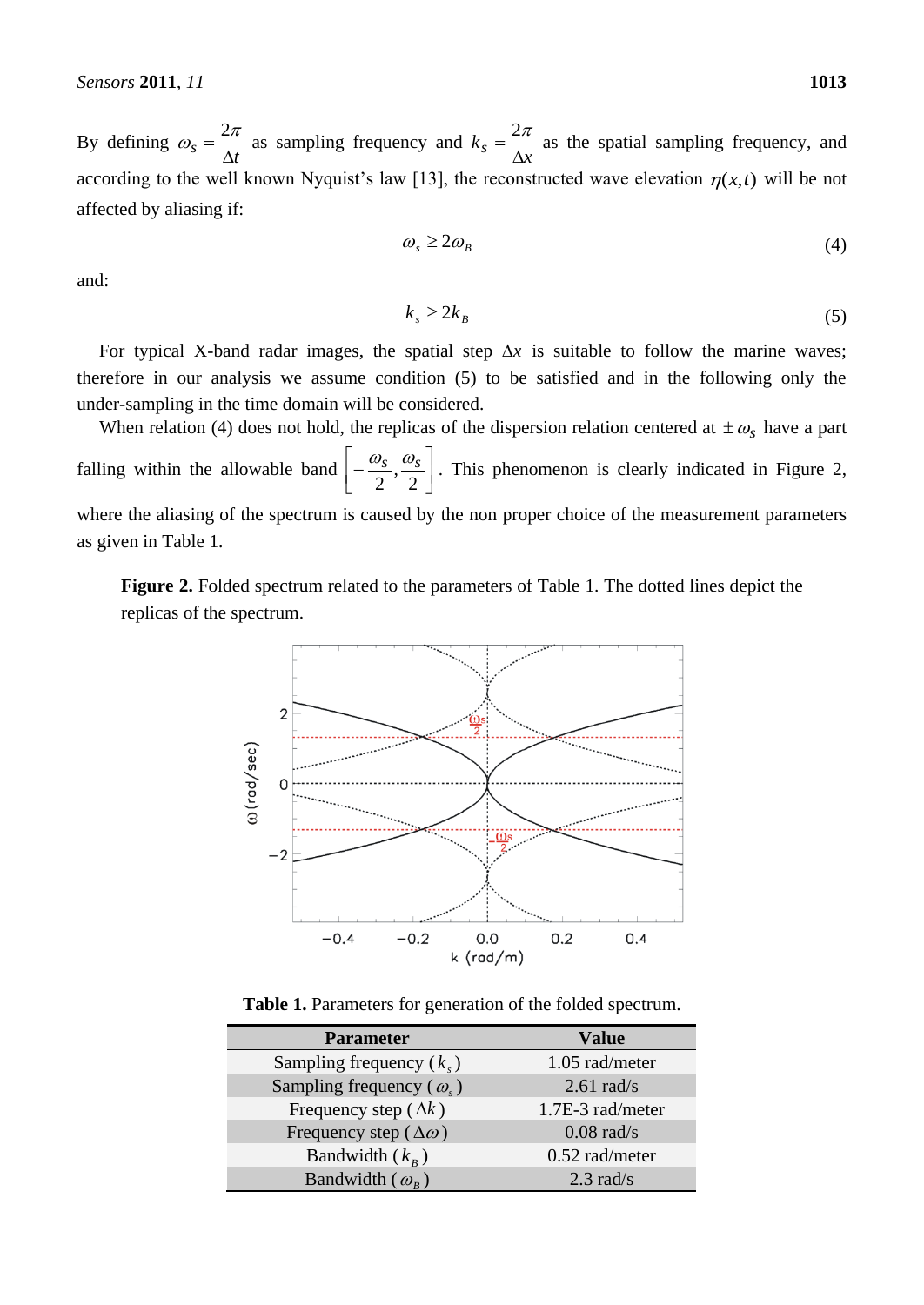In particular, the undesired folding phenomenon occurs for the range of the wave-number  $k_m \leq k \leq k_B$ , where  $k_m$  (see Figure 2), is determined through:

$$
\omega_m = \omega_s / 2 = \frac{\pi}{\Delta t} = \sqrt{k_m g} \tag{6}
$$

that provides:

$$
\lambda_m = \frac{2\pi}{k_m} = \frac{2\Delta t^2}{\pi} g \tag{7}
$$

According to Equation (7), all the waves with a wavelength  $\lambda_B \le \lambda \le \lambda_m$  will be affected by the aliasing phenomenon. For sake of simplicity, only progressive waves, *i.e.*, waves whose spectrum has support in the first and third quadrant of the spectral plane (*ω/k*), are considered hereinafter. This entails that the phase velocity *ω/k* of these waves is positive, *i.e.*, they propagate along the positive *x*-axis. In this specific case, the folding phenomenon arises two undesired shells in the second and fourth quadrant of the spectral domain (*ω/k*) (see Figure 2). These folded (aliased) shells are characterized by a negative phase velocity and accordingly they are representative of "wrong" (with not physical meaning) waves propagating in the direction opposite to the true ones (see Figure 2).

Let us turn now to consider the case of a non null sea surface current. In particular, we consider a surface current moving in the same direction of the waves (head waves). In this case, we have to consider the dispersion law (see Figure 3):

$$
\omega(k) = \sqrt{|k|g} + kU\tag{8}
$$

with  $kU \geq 0$ . Figure 3 depicts the dispersion relation (8) at increasing positive values of the surface current *kU*; this Figure allows us to point it how the condition (4), stating the absence of aliasing, is more and more difficult to be satisfied as long as the surface current value *U* increases. Therefore, we can state that the presence of such a current emphasizes the effect of the aliasing by amplifying the folding phenomenon.

**Figure 3.** Dispersion relation for the progressive waves when the surface current *U* changes.

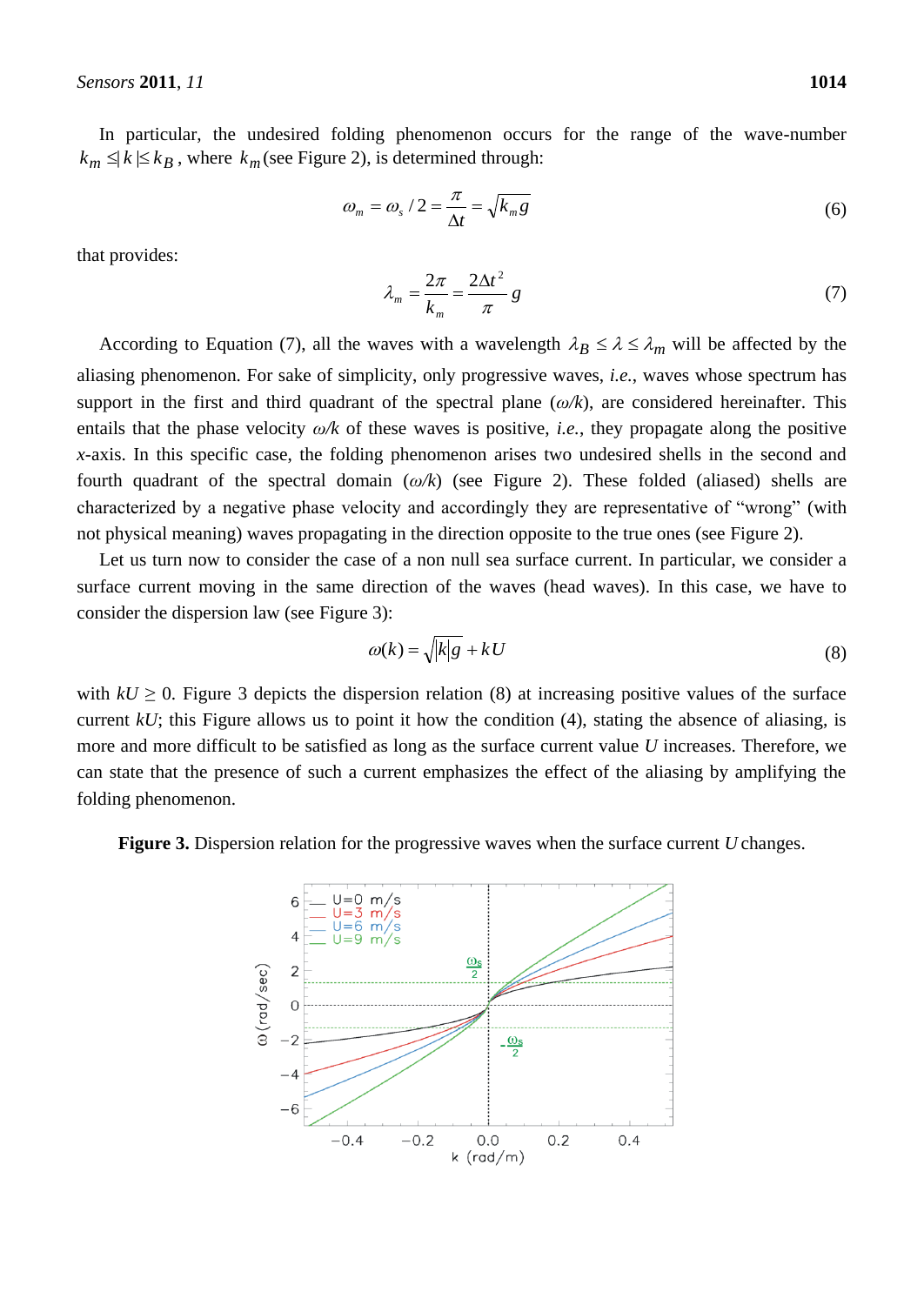In fact, the bandwidth  $\omega_{BP}$ , corresponding to the maximum value of the wave-number  $k_B$ , becomes:

$$
\omega_{BP}(k_B) = \sqrt{|k_B|g} + k_B U = \omega_B + k_B U = \omega_B + \frac{\omega_B^2}{g} U
$$
\n(9)

and relation (9) permits to determine the minimum value  $\hat{U}$  of the surface current U for which the spectrum folding arises. In fact, the folding problem arises when Equation (4) does not hold and this gives:

$$
\omega_s \le 2\omega_{BP} = 2\left(\omega_B + \frac{\omega_B^2}{g}\hat{U}\right)
$$
\n(10)

that after simple manipulations provides:

$$
\hat{U} \ge \left(\frac{\omega_s}{2} - \omega_B\right) \frac{g}{\omega_B^2} = \frac{\omega_s}{2k_B} - \nu_B \tag{11}
$$

being  $v_B = \omega_B / k_B$ .

When relation (11) holds, the collected data will be affected by aliasing and folded (aliased) shells arise in the second and fourth quadrant; this phenomenon is shown in the upper panel of Figure 4 (the measurement parameters are the same of Table 1).

**Figure 4.** *Upper panel*: folded spectrum as Figure 2, referred to progressive waves, before of compensating the aliasing effect. *Lower panel*: Unfolded spectrum obtained by applying the virtual current  $\tilde{U}$  of Equation (17) to the spectrum of the upper panel.



Accordingly, for a value of the surface current U larger than  $\hat{U}$ , the wave spectrum components affected by aliasing are located at  $k_m \leq k \leq k_B$  where now  $k_m$ , see Figure 3, is given by:

$$
\sqrt{|k_m|g} + k_m U = \frac{\omega_s}{2} \tag{12}
$$

leading to: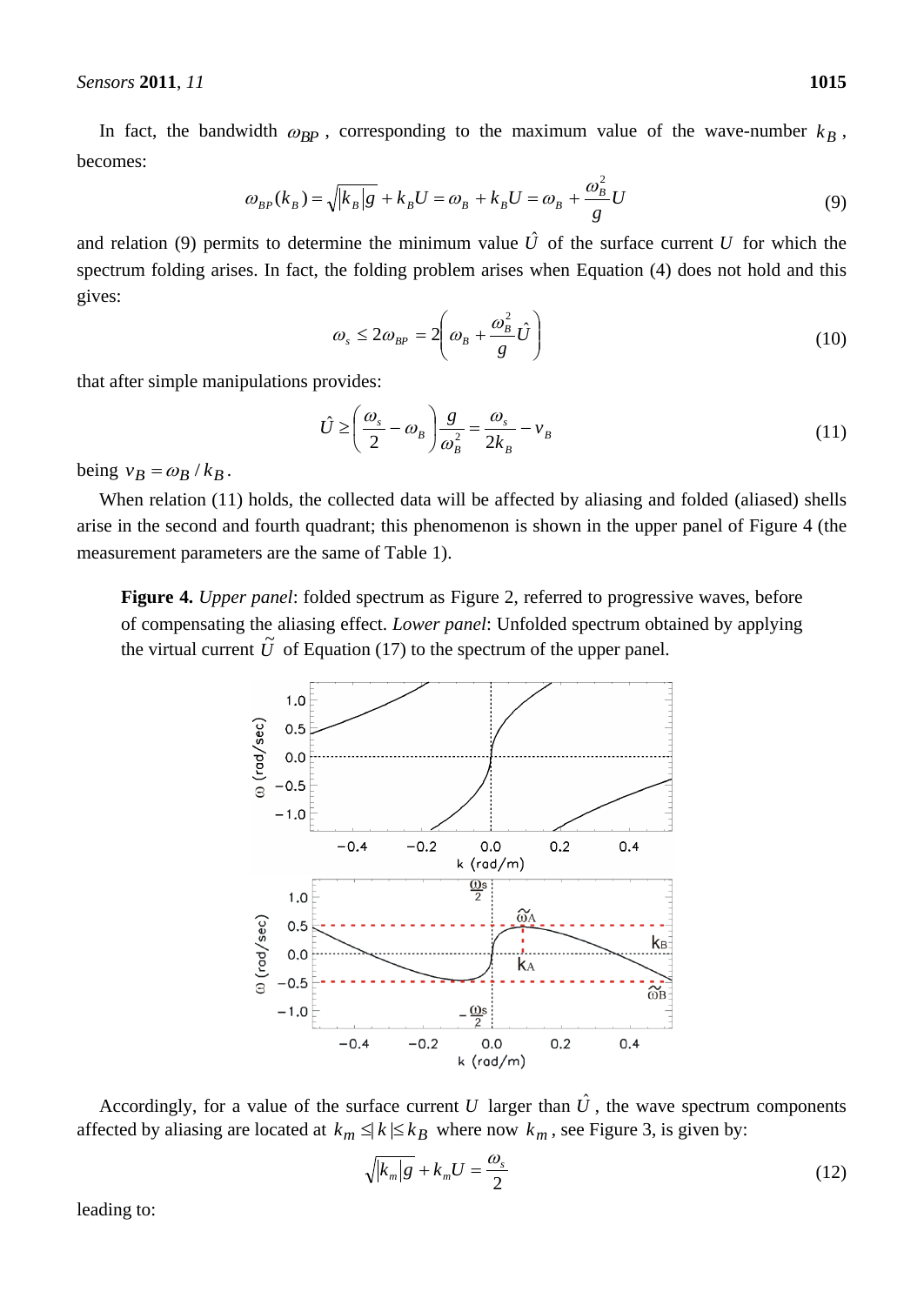$$
k_m = \frac{g + \omega_s U - \sqrt{g^2 + 2\omega_s U g}}{2U^2}
$$
 (13)

Figure 5 depicts the relation (13) where the allowable wave-number  $k_m$ , accounting for the range where the aliasing is not present, is given as function of the sea surface current  $U$ ; the reader can appreciate how the maximum allowable value *km* behaves as a monotonic decreasing function of the surface current U. Finally, it has be noted that when  $U \rightarrow 0$ , the estimated value of  $k_m$  in (13) is equal to the one specifically evaluated in the case without surface current [compare Equation (13) with Equations  $(6)$  and  $(7)$ ].

**Figure 5.** Plot of Equation (13) depicting the decreasing behaviour of the maximum allowable value  $k_m$  with respect to the surface current  $\hat{U}$ .



#### **4. The Strategy to Mitigate the Folding Problem**

This Section is devoted at presenting a strategy with the aim of mitigating the effect of the spectrum folding on the sea-state reconstruction results. The proposed strategy moves within the same framework of the techniques presented in [10-12], where the reconstruction of the aliased dispersion shells is achieved by exploiting spectral symmetries. Here, the difference of the proposed approach compared to the ones in [10-12] is concerned with the procedure used to reconstruct the folded (aliased) dispersion shells. In particular, the here proposed approach can be summarized as made up of three main steps.

The *first step* begins with the accurate determination of the sea surface current by means of the approach proposed in [18]; such a sea surface current estimation approach has shown good rejection performances, even against data affected by the aliasing. The knowledge of the sea surface current is exploited for the evaluation of the folding point defined through Equations (12) and (13); after, a "virtual surface current" is applied with the aim of turning from the folded spectrum to a non folded spectrum.

The *second step*, is the same adopted in the approach described in [10-12] and is concerned with the exploitation of a zero-padding technique.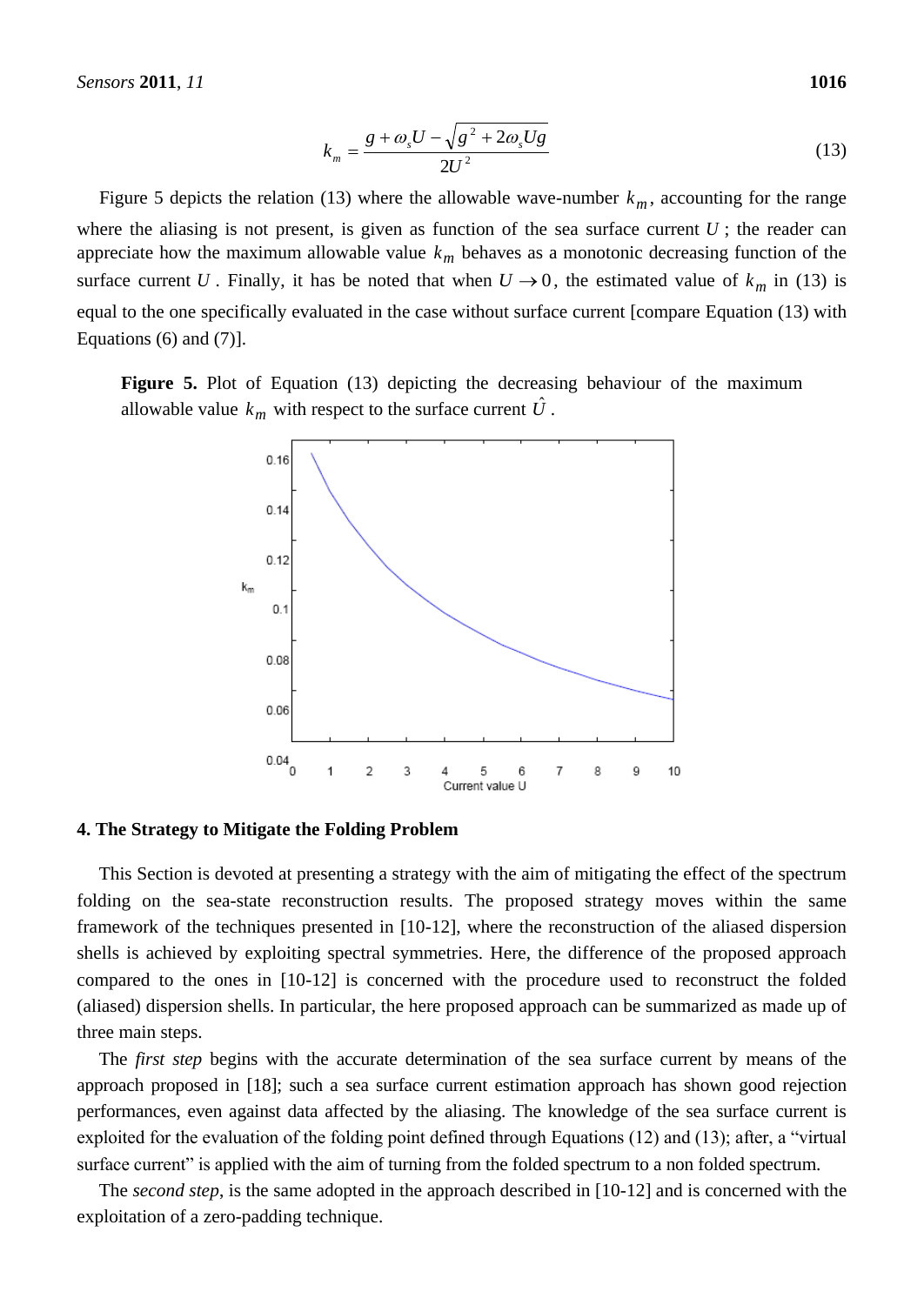This second step is preparatory to the *third step*, that consists of the passage from the zero padded/assembled spectrum to the original one by "erasing the virtual surface current".

As said above, the first step aims at assembling the sea wave spectrum in the allowable Nyquist band  $[-\omega_s/2, \omega_s/2]$ . Such an assembling procedure is achieved by exploiting a *"virtual negative*" *surface current*  $U_{\nu}$  *"* in order to consider the *"virtual dispersion relation*  $\tilde{\omega}(k)$  *"* expressed by:

$$
\widetilde{\omega}(k,\widetilde{U}) = \sqrt{|k|g} + kU - kU_{\nu} = \sqrt{|k|g} - k\widetilde{U}
$$
\n(14)

where  $\ddot{U} = U_y - U$ .

In particular, the choice of the surface virtual current  $U_{\nu}$  is performed with the aim of minimizing the quantity  $G(\tilde{U}) = \max_{k \in [0,k]} |\tilde{\omega}(k, \tilde{U})|$  that defines the bandwidth of the assembled spectrum. From a mathematical point of view, the virtual current  $U_{\nu}$  has to be chosen as the one that globally minimizes the cost function  $G(\tilde{U}) = \max_{k \in [0,k_B]} |\tilde{\omega}(k, \tilde{U})|$ .

With the aim of addressing the problem of the global minimization of  $G(\tilde{U})$ , we investigate the behavior of  $\tilde{\omega}(k, \tilde{U})$  [see Equation (14)] for different values of the virtual current; Figure 6 depicts the behavior of  $\tilde{\omega}(k, \tilde{U})$  for several values U<sub>v</sub> = [0,3.05, 6.1, 12.2, 15.25, 18.3] m/s.

For small values of the virtual current  $U_{\nu}$  (see the green and gray lines in Figure 6, corresponding to values of U<sub>y</sub> equal to 3.05 and 6.1 m/s, respectively), the function  $\tilde{\omega}(k)$  behaves as a monotically increasing function in the interval  $[0, k_B]$  and the application of the negative virtual current  $-U_\nu$ entails the beneficial effect of the decrease in the extent of the allowable bandwidth given by:

$$
\widetilde{\omega}_A = \max_{k \in [0,kB]} |\widetilde{\omega}(k,\widetilde{U})| = \widetilde{\omega}_{\max} = \widetilde{\omega}(k_B,\widetilde{U}) = \sqrt{|k_B|g} - k_B \widetilde{U} = \sqrt{|k_B|g} - k_B \widetilde{U}
$$
\n(15)

**Figure 6.** Behaviour of  $\tilde{\omega}(k,\tilde{U})$  (according to Equation(14)) for a fixed value of the surface current  $U = 7$  m/s and for different values of the virtual surface current  $U_v = [0,3.05, 6.1, 12.2, 15.25, 18.3]$  m/s.

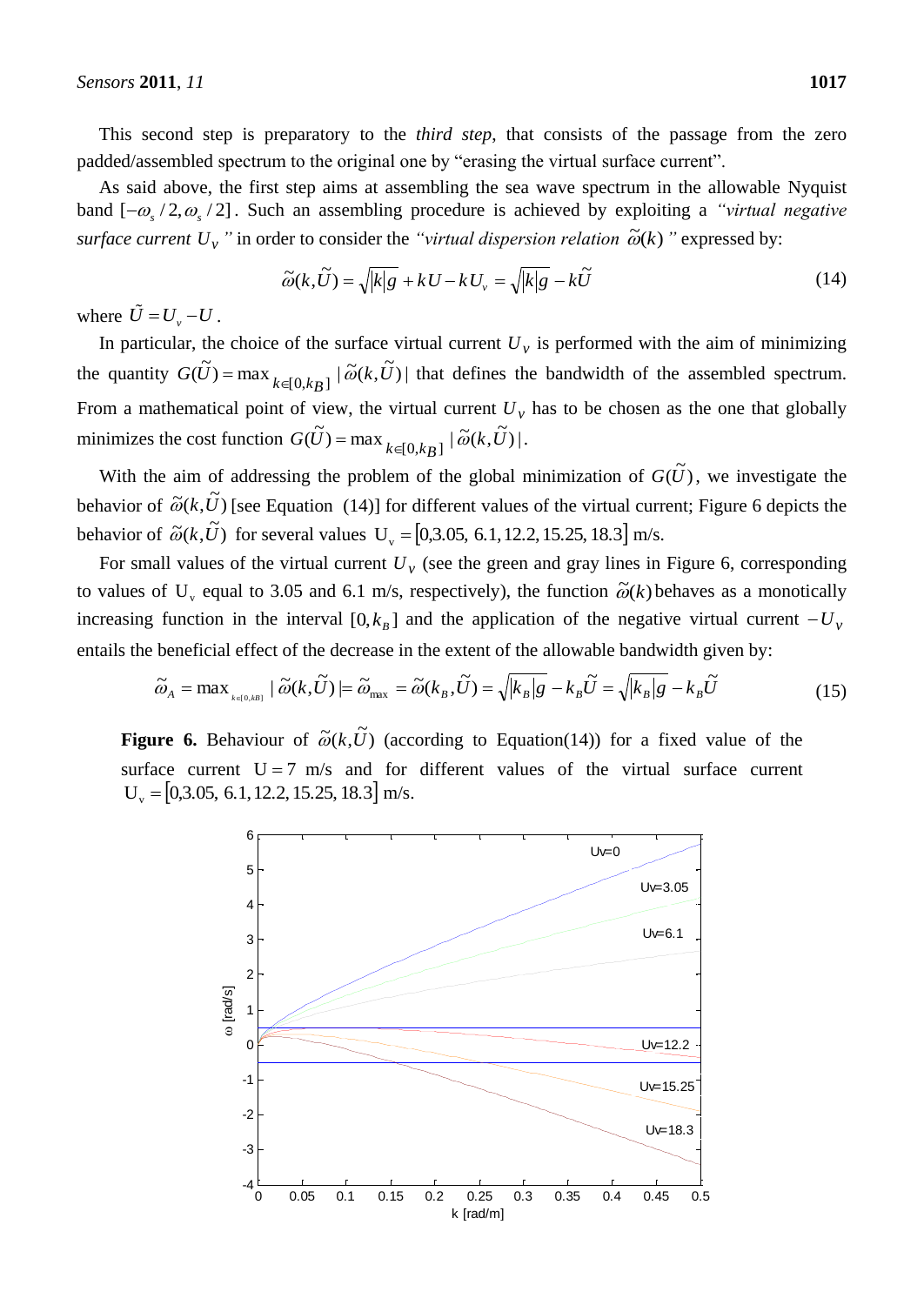The behavior mentioned above ( $\tilde{\omega}(k)$  monotically increasing function of the range  $[0, k_B]$ ) does not hold when the values of the current  $\tilde{U}$  increases so that  $k_{\text{max}} = \frac{g}{4\tilde{U}^2} \leq k_B$ *U*  $k_{\text{max}} = \frac{g}{4\widetilde{U}^2} \leq$ , being  $k_{\text{max}}$  the value where the function  $\tilde{\omega}(k)$  attains its maximum, *i.e.*, *U*  $k_{\text{max}}$ ) =  $\tilde{\omega}_{\text{max}} = \frac{g}{4\tilde{U}}$  $\tilde{\omega}(k_{\text{max}}) = \tilde{\omega}_{\text{max}} = \frac{g}{4\tilde{U}}$ . This situation is exemplified by the blue line of Figure 7, where a virtual surface current  $U_{\nu}$  equal to 11 m/s is used.

**Figure 7.** Behaviour of  $\tilde{\omega}(k,\tilde{U})$  (according to Equation (14)) for a fixed value of the surface current  $U = 7$  m/s and for the two different values of the virtual surface current  $U_{v} = [11, 12.2]$  m/s. The dotted point accounts for the maximum point  $(k_{\text{max}}, \omega_{\text{max}})$ .



From the considerations above, it seems that it could be possible to increase  $\tilde{U}$  with the result that the bandwidth extent *U g*  $\tilde{\omega}_A = \omega_{\text{max}} = \frac{g}{4\tilde{U}}$  decreases. However, this statement does not hold for further increasing values of the current  $\tilde{U}$ ; in fact, at the increase in the virtual current, the function  $\tilde{\omega}(k)$ assumes also negative values whose maximum absolute value is attained at  $k_B$  (see curves at  $U_v = 12.2$  m/s, 15.25 m/s and  $U_v = 18.3$  m/s of Figure 6).

By exploiting the above considerations about the behavior of the function  $\tilde{\omega}(k,\tilde{U})$ , we perform the choice of the  $U_y$  so to achieve minimum bandwidth condition given by:

$$
\widetilde{\omega}_A = \widetilde{\omega}(k_{\text{max}}) = -\widetilde{\omega}_B = -\widetilde{\omega}(k_B)
$$
\n(16)

(this choice corresponds to the curve at  $U_y = 12.2$  m/s in Figure 6).

The solution of the Equation (16) in the unknown  $\tilde{U}$  provides the solution:

$$
\tilde{U} = \frac{\sqrt{k_B g} + \sqrt{2k_B g}}{2k_B} = \frac{1 + \sqrt{2}}{2} v_B
$$
\n(17)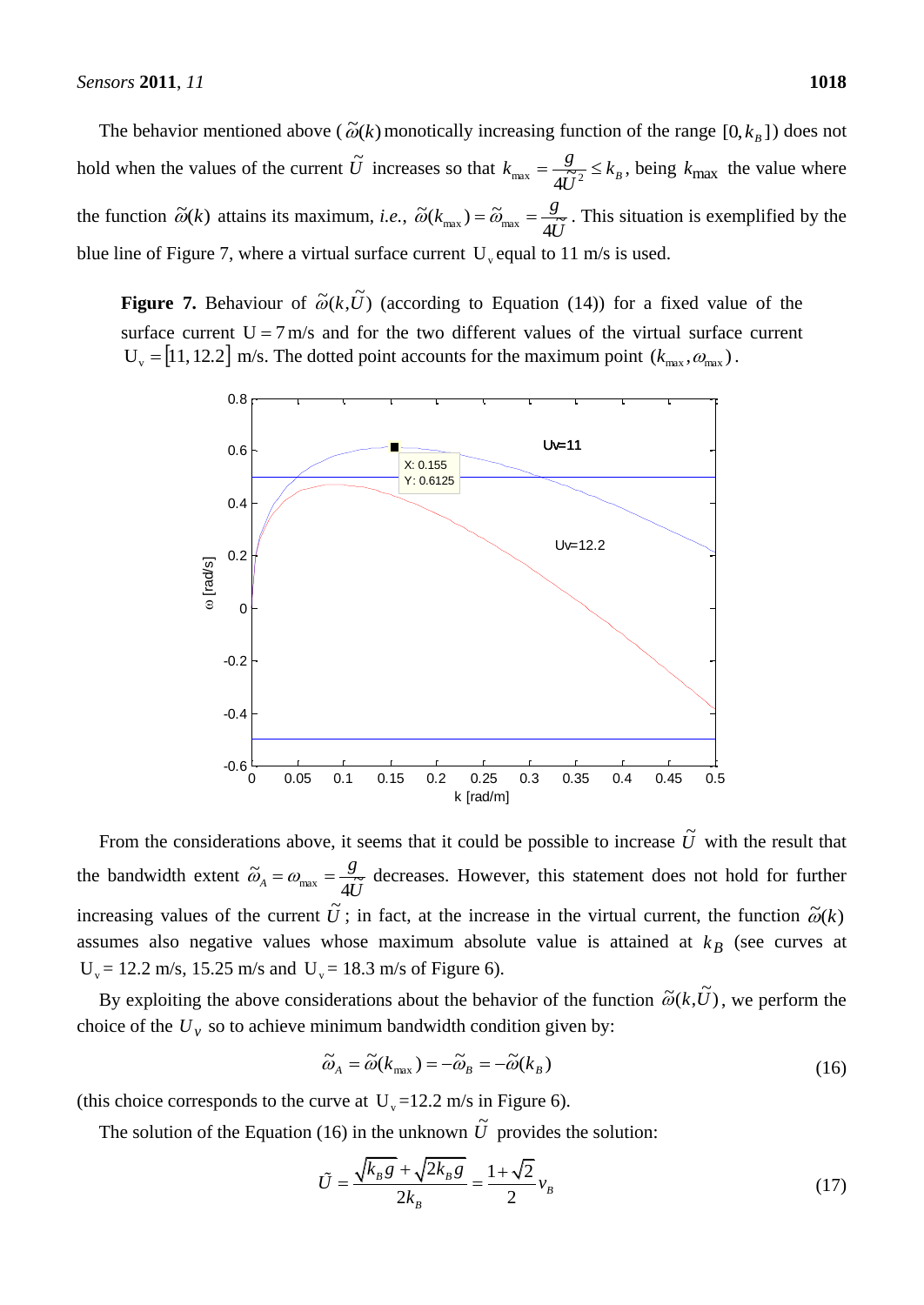The choice of the virtual current according to (17) is numerically justified from Figure 8 that depicts the function  $G(\tilde{U}) = \max_{k \in [0,k_b]} |\tilde{\omega}(k, \tilde{U})|$  as function of the looked for current value  $\tilde{U}$ . The value where the function  $G(\tilde{U})$  attains the minimum is equal to the one provided by Equation (17) and states the goodness of the choice in (16) and (17).

**Figure 8.** Behavior of the spectral bandwidth  $G(\tilde{U})$ .



Let us turn now to exploit the above reasoning to set-up the de-aliasing strategy. First of all, we note that, for the values of the current  $\tilde{U}$  given by Equation (17), the bandwidth is equal to  $\frac{8}{4\tilde{U}} = \frac{16}{2(1+\sqrt{2})}$  $\widetilde{\omega}_A = \widetilde{\omega}(k_{\rm max}) = \widetilde{\omega}_{\rm max} = \frac{g}{4\widetilde{U}} = \frac{\sqrt{g}}{2(1+\widetilde{u})^2}$  $=\widetilde{\omega}(k_{\max})=\widetilde{\omega}_{\max}=\frac{g}{\sqrt{2}}=\frac{\sqrt{8}N_B}{\sqrt{2}}$ *A gk U*  $\tilde{\omega}_A = \tilde{\omega}(k_{\text{max}}) = \tilde{\omega}_{\text{max}} = \frac{g}{\tilde{\omega}^2} = \frac{\sqrt{g k_B}}{\sqrt{g k_B}}$ ; such a relation permits to state that the bandwidth is dependent only on the maximum value  $k<sub>B</sub>$  of the wave-number that one is interested to investigate.

The aim of the proposed mitigation strategy is to exploit the virtual surface current so to constrain the unfolded spectrum in the allowable band  $\left[-\frac{\omega_s}{2}, \frac{\omega_s}{2}\right]$  $\overline{\phantom{a}}$  $\overline{\mathsf{L}}$  $\vert$  -2 , 2  $\left[\frac{\omega_s}{\sigma_s}, \frac{\omega_s}{\sigma_s}\right]$  (dictated by the time step  $\Delta t$  used to sample the radar image).

The lower panel of Figure 4 shows the overall result of the change of variable applied to the folded spectrum (reported in the upper panel of the same Figure) as result of the "application" of the virtual current chosen on the basis of Equation (17).

In this way, we can state that the unfolding spectrum technique is successfully applied when the inequality  $2(1+\sqrt{2})$  2  $\widetilde{\omega}_A = \frac{\sqrt{g_k}}{2a} \leq \frac{\omega_s}{2}$  $g k_B$   $\omega$  $\widetilde{\omega}_A = \frac{\sqrt{8} \cdot \sqrt{8}}{2} \leq$  $\ddot{}$  $=\frac{\sqrt{8}m_B}{\sqrt{2}} \leq \frac{\omega_s}{2}$  holds; this inequality entails that the spectrum is reliably unfolded for the range of the wave-number  $k \in [0, \left( \frac{\omega_s(1+\sqrt{2})}{\sqrt{2}} \right)]$ 2  $\Big\}$ J  $\setminus$  $\overline{\phantom{a}}$  $\setminus$  $\in [0, \frac{\omega_s(1 + \omega_s)}{\sqrt{2}}]$ *g*  $k \in [0, \frac{\omega_s(1+\sqrt{2})}{\sqrt{2}}]$ ]. Accordingly, as long as the value of the Nyquist frequency  $\omega$ <sub>s</sub> decreases, the reliable wave-number range, where the unfolding of the spectrum is reliably performed, decreases. The value  $(1+\sqrt{2})^2$  $\overline{\phantom{a}}$  $\overline{\phantom{a}}$ J  $\setminus$  $\mathsf{I}$  $\mathsf{I}$  $\setminus$  $\int \omega$ <sub>s</sub>(1+  $=$ *g*  $k_{\scriptscriptstyle B} = \left| \frac{\omega_{\scriptscriptstyle S}}{2} \right|$ *B*  $\frac{\omega_s(1+\sqrt{2})}{\sqrt{2}}$  permits to define the maximum bandwidth within which it is possible to obtain the unfolding of the spectrum; in fact, by substituting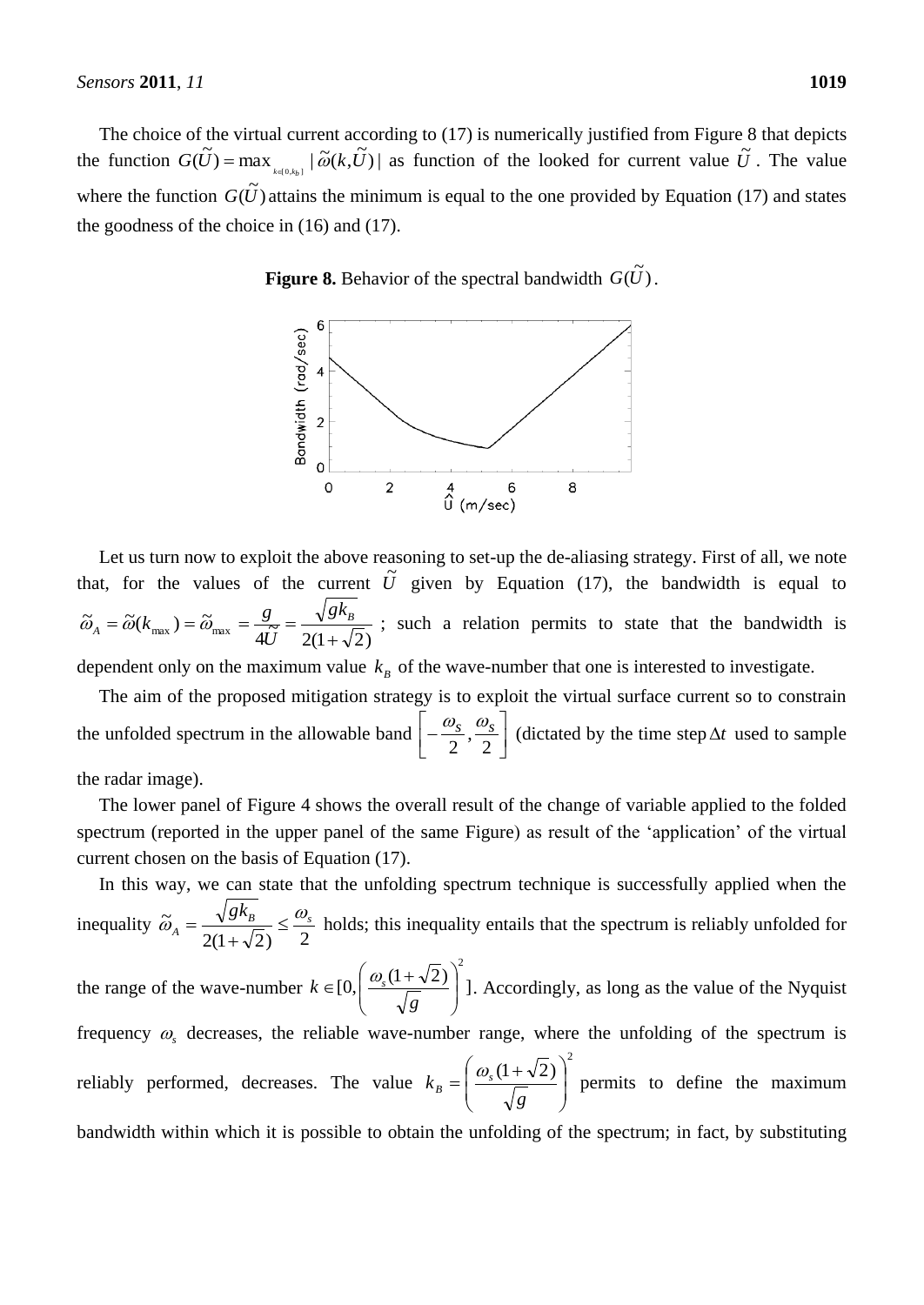2  $(1 + \sqrt{2})$  $\overline{\phantom{a}}$  $\bigg)$  $\setminus$  $\overline{\phantom{a}}$  $\setminus$  $\int \omega_{s}(1 +$  $=\begin{bmatrix} \sqrt{g} \end{bmatrix}$  $k_{B=}$   $\frac{\omega_s}{\omega}$  $\omega$ in the relation (8) and after simple manipulations, we obtain the value of the

maximum bandwidth within which it is possible to obtain the unfolding of the spectrum as:

$$
\omega_{sN} = \omega_s (1 + \sqrt{2}) + \left(\frac{\omega_s (1 + \sqrt{2})}{\sqrt{g}}\right)^2 U
$$
\n(18)

Once the change of variables in (14) has been performed, a zero padding on the image spectrum  $F(\tilde{\omega}(k),k)$  can be applied in order to get the new sampling frequency:

$$
\omega_{sN} = N\omega_s \text{ with } N \geq round(\frac{\omega_{sN}}{\omega_s})
$$
\n(19)

The final step consists in the addition, by means of a change of variables, of the (inverted) virtual surface current  $U<sub>v</sub>$  to the X band radar images in order to shift the zero padded unfolded spectrum to the original one (see Figure 9):

$$
F_N(\widetilde{\omega}(k),k) \to F_N(\omega(k),k)
$$
\n(20)

where the the pedix N indicates the zero padded spectrum and  $\omega(k) = \tilde{\omega}(k) + kU_y = \sqrt{|k|g} + kU$ .

As highlighted in Figure 9, the image spectrum  $F_N(\omega(k), k)$  is not affected by the aliasing phenomenon. Accordingly, it may be then filtered and inverted by using the procedure already proposed in Section 2 with the final aim of estimating the sea surface elevation  $\eta(x,t)$ .

**Figure 9.** Zero padded non-folded spectrum  $F_N(\omega(k), k)$  obtained form the spectrum of the upper panel of Figure 4 by applying the proposed strategy to solve the aliasing phenomenon.



# **5. Numerical Results**

This Section aims at presenting results conforming the effectiveness of the strategy described in Section 4. To this end, synthetic data, generated by a fully 2D numerical wave-maker [20] reproducing the physical conditions existing in a real wave tank (see Figure 10) will be used. The spatial and time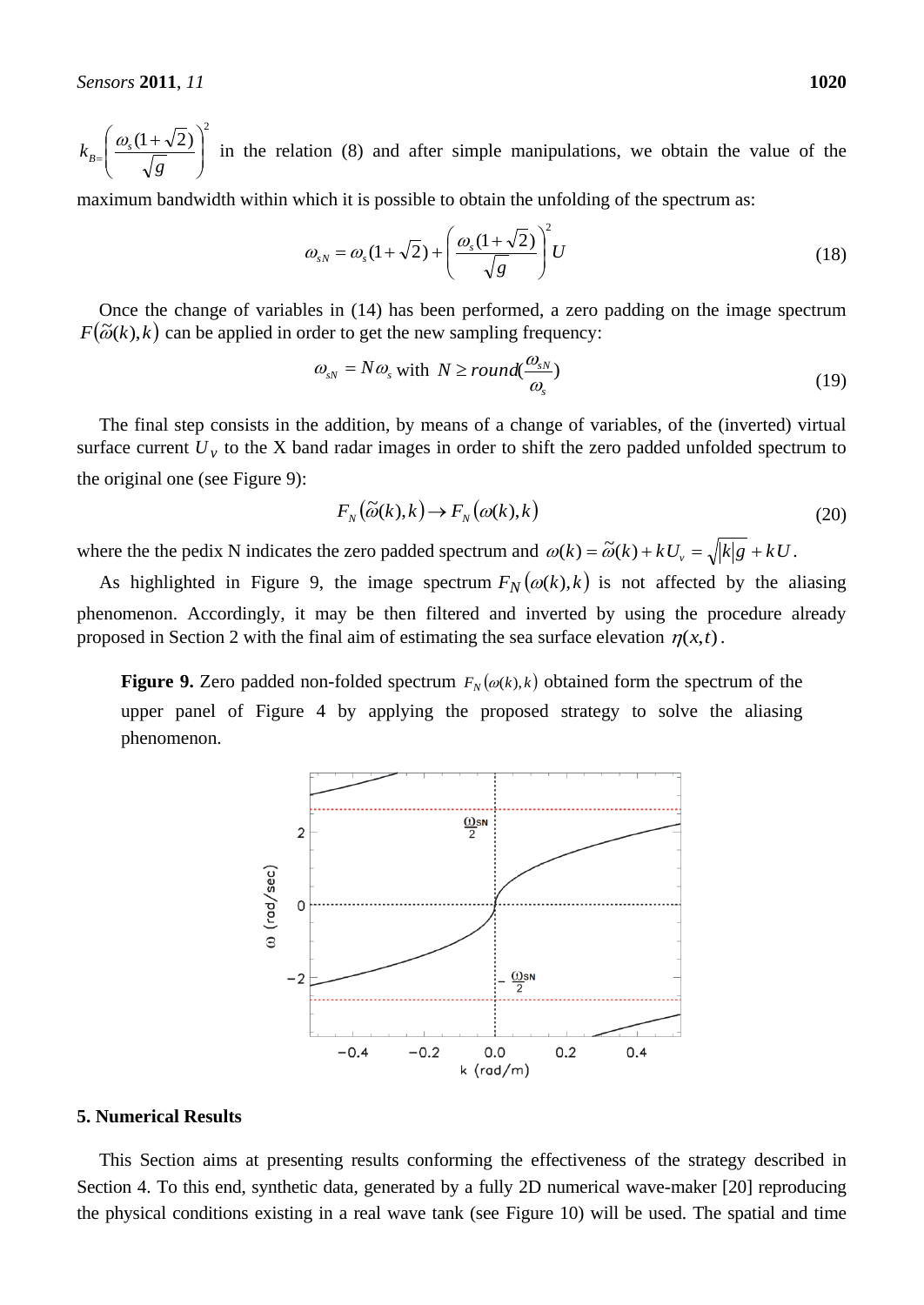evolution of a wave train propagating on the free-surface  $\partial\Omega_{SL}$  and generated through a hinged paddle  $\partial\Omega$ <sub>c</sub> moving with angular velocity  $a(t)$ , has been investigated by a non viscid model. In this framework the mathematical statement is described through the Laplace equation for the velocity potential function.

Once the velocity potential is computed on the boundary domain, the nonlinear free-surface equations are stepped forward by a fourth-order Runge-Kutta scheme and the motion of the wavemaker is updated.

A domain decomposition technique has been used [21], with the aim to save computational time and memory effort for the simulation of long time wave evolution. Further details of the numerical model used as well as of the treatment of the free-surface can be found in [20].

**Figure 10.** Pictorial sketch of the mathematical problem. The geometrical parameters are  $h_0 = 3.6$  m,  $h_1 = 1.8$  m,  $L = 230$  m.



A JONSWAP sea spectrum with  $H1/3 = 0.094$  m and T0 = 1.97 s has been simulated in the numerical wave tank; a scale factor of 20 has been used to reconstruct the wave elevations corresponding to the full scale sea state  $(H1/3 = 1.88 \text{ m and } T0 = 8.8 \text{ s})$ . Here, H1/3 represents the significant sea surface elevation, and T0 the modal period associated with the prescribed spectrum. The JONSWAP sea spectrum is used in this paper, but the proposed approach is also suitable for other kinds of sea spectra.

The sea-state data have been generated by performing an average of the spectra of three sea states with the duration of 6 m. The data are sampled with a time-step of 0.34 s and a spatial step of 0.6 m. In particular, a total number of  $Nx = 6,306$  spatial samples has been used leading to an extent of 3,750 m. For the time discretization  $Nt = 1,066$  time-samples have been considered by achieving an overall acquisition time of 6 min.

The averaged data has been decimated; in fact, the samples actually used to perform the reconstruction are Nx = 630 and Nt = 32 with a step of  $\Delta x = 5.9$  m and  $\Delta t = 2.4$  s, according to the spectral parameters of Table 1. This leads to a spatial and time extent of 3,717 m and 76.8 s (in full scale), respectively. A surface current *U* of 7 m/s and directed (head waves) as the wave motion has been added to the data.

The corresponding radar data have been generated by exploiting the procedure proposed in [2], where the model of the electromagnetic scattering exploits the geometrical optics approximation and the shadowing and tilt modulation are accounted for. In particular, we simulated the electromagnetic scattering in the case of a X-band radar radiating at 9.3 GHz and located at the height of 20 m with respect to the sea zero-level.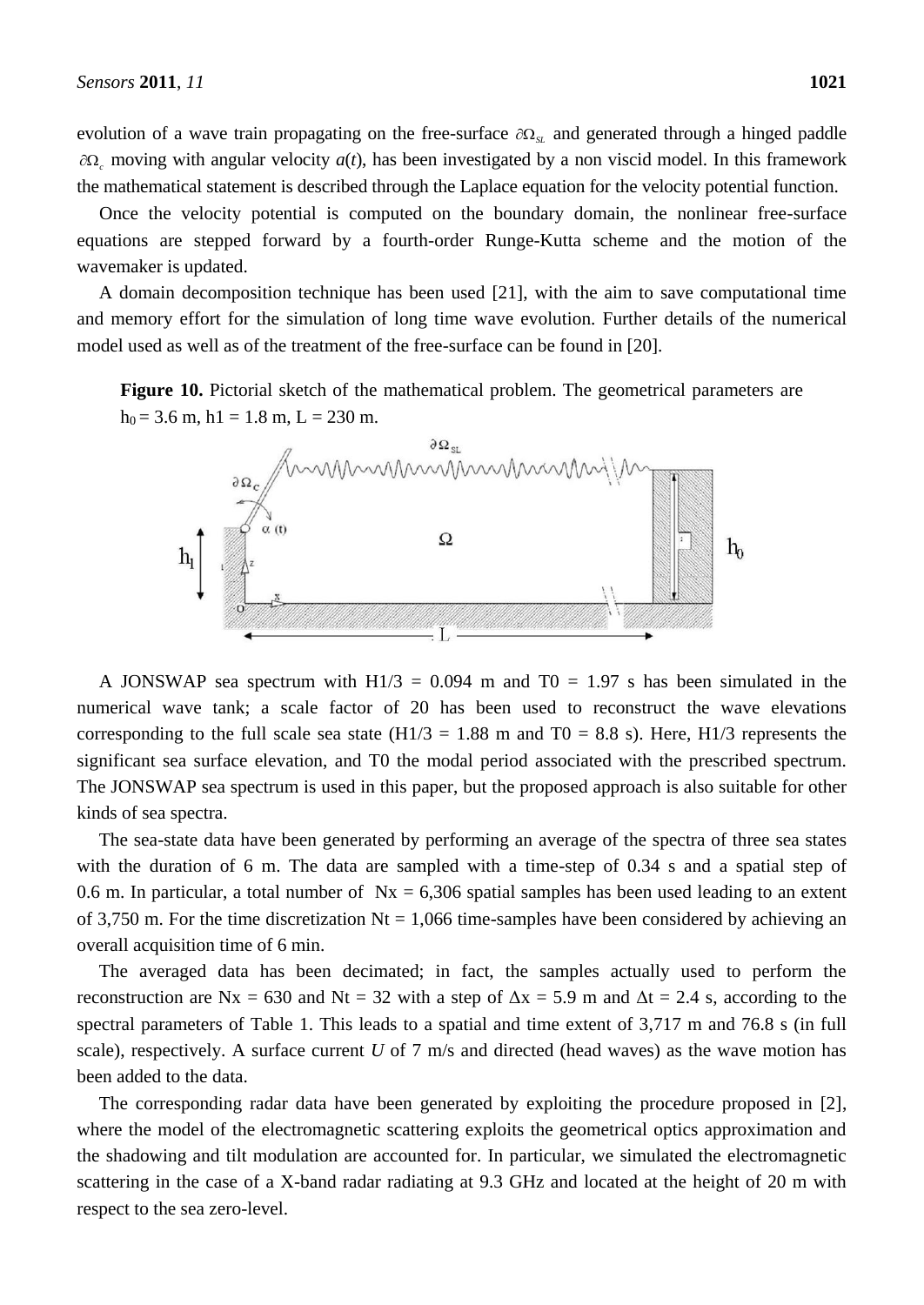The upper panel of Figure 11 shows the image spectrum of the data affected by the folding phenomenon: the quantity  $\omega_B$  (see Table 1) does not satisfy Equation (5). Clearer shells in Figure 11 represent the higher modes of the image spectrum due to modulation phenomena generated during the radar image formation [1].

The change of variable in (14) is performed by exploiting the value of the virtual current  $U_v = 12.2$  m/s m/s that allows us to achieve the value  $\tilde{U} = 5.2$  m/s according to Equation (17); this allows us to achieve the unfolded spectrum as shown in the lower panel of Figure 11.

**Figure 11.** Upper panel: folded image spectrum  $F(\omega(k), k)$ . Lower panel: not folded spectrum  $F(\tilde{\omega}(k), k)$  after the variable change of Equation (14).



Figure 12 depicts the sea-wave spectrum after use of the filtering procedure described in the block diagram of Figure 1; the result is in good agreement with the reference (unfolded) sea-wave spectrum (see Figure 13) obtained from the same synthetic data at the finest spatial and time resolution  $(Nx = 6,306$  spatial samples and Nt = 1,066 time-samples).

**Figure 12.** Wave spectrum  $F_N(\omega(k), k)$  after the MTF and filtering procedure shown in the block diagram of Figure 1.

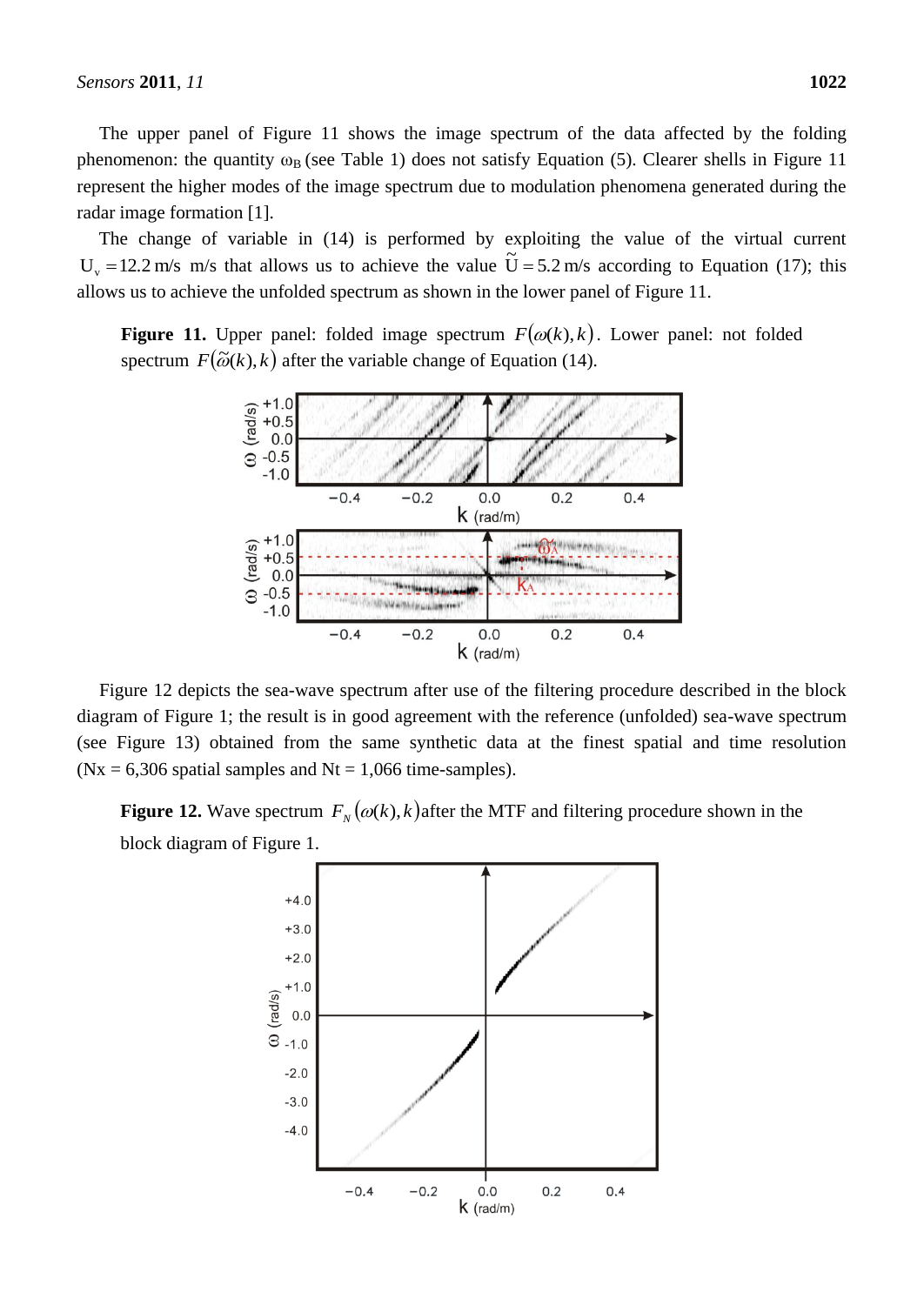



As further assessment of the effectiveness of the proposed method, the panels of Figure 14 depict the comparison among the reconstructed sea surface elevation functions  $\eta_{NA}(x, t)$  (achieved by using the present strategy, green line),  $\eta_A(x,t)$  (reconstructed without the use of any de-aliasing strategy, red line) and the true (simulated) sea surface elevation  $\eta(x,t)$  at the time instants [0, 36, 76] s, respectively. A zoom of the middle panel of Figure 14 for the spatial range [2,700, 3,200] m is shown in Figure 15.

**Figure 14.** Reconstructed function  $\eta_{NA}(x,t)$  (green line) and  $\eta_A(x,t)$  (red line), at the time instant [0, 36, 76] s, compared to the simulated sea surface elevation  $\eta(x,t)$  (black line).

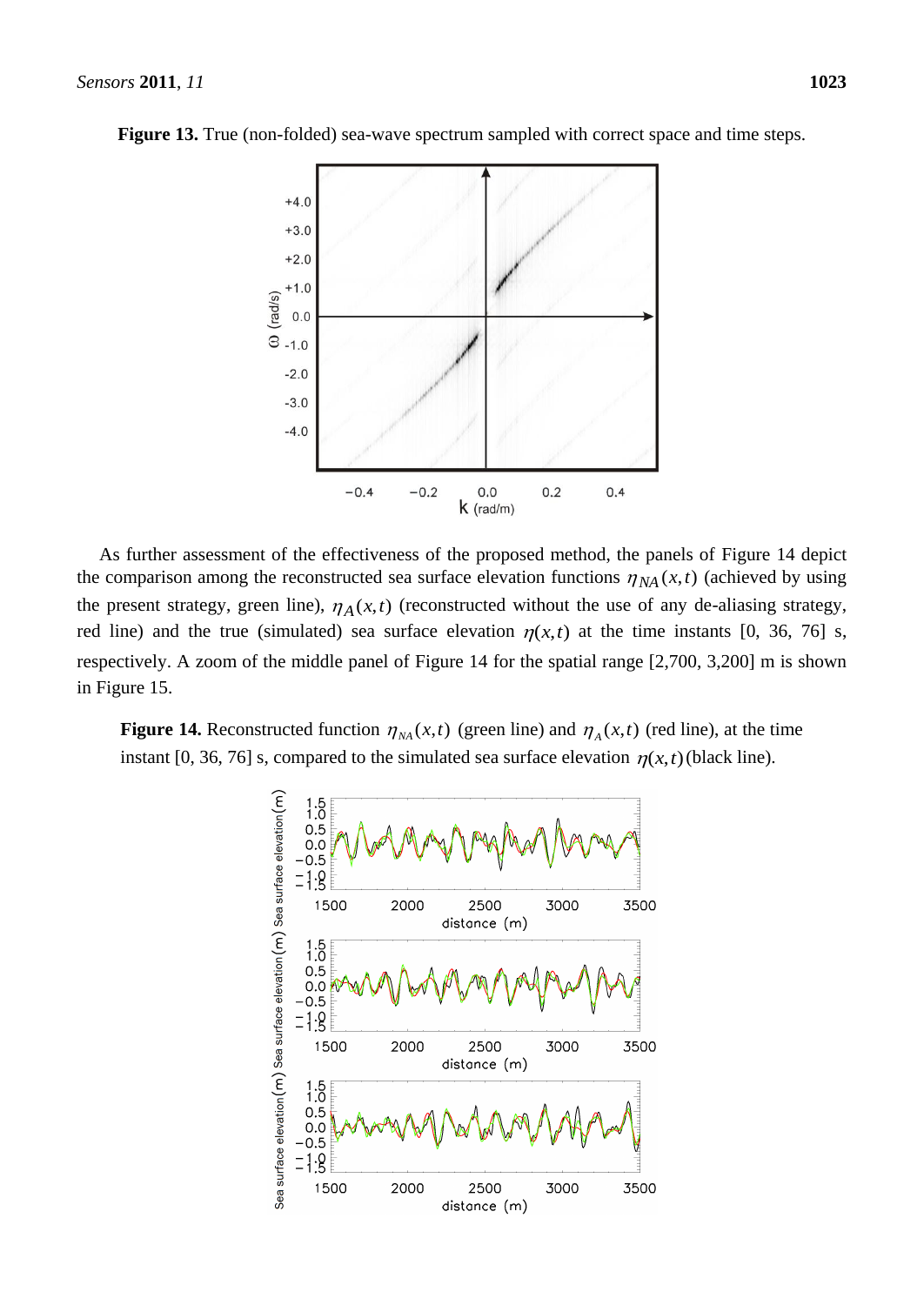

In order to give a quantitative evaluation of the effectiveness of the proposed strategy the normalized quadratic norm error:

$$
E_{Y} = mean \left\{ \frac{\sum_{i} |\eta(x,t) - \eta_{Y}(x,t)|^{2}}{\sum_{i} |\eta(x,t)|^{2}} \right\}
$$
(20)

is calculated for the reconstructed signals  $\eta_{NA}(x,t)$  (Y = NA) and  $\eta_A(x,t)$  (Y = A), respectively. Equation 20 provided  $E_{NA} = 0.44$  and  $E_A = 0.62$  which correspond to an improvement of 30% in the quality of the reconstruction.

Finally, we present a comparison between the proposed procedure and the strategy implemented according to the scheme in [12] exploiting a "shifting" procedure based on spectral symmetries. In particular, we assume to make an error of 3.5 m/s in the knowledge of the sea surface current so that we assume erroneously that  $U = 3.5$  m/s.

**Figure 16.** The assembled spectrum according to the procedure in [12].



Figure 16 depicts the re-constructed spectrum according to the procedure outlined in [12]; it can be noted that in this case, due to the fact that the performances of the strategy is strongly dependent on the accurate estimation of the sea surface current, the spectrum is not well reconstructed and its support exhibits undesired "jumps".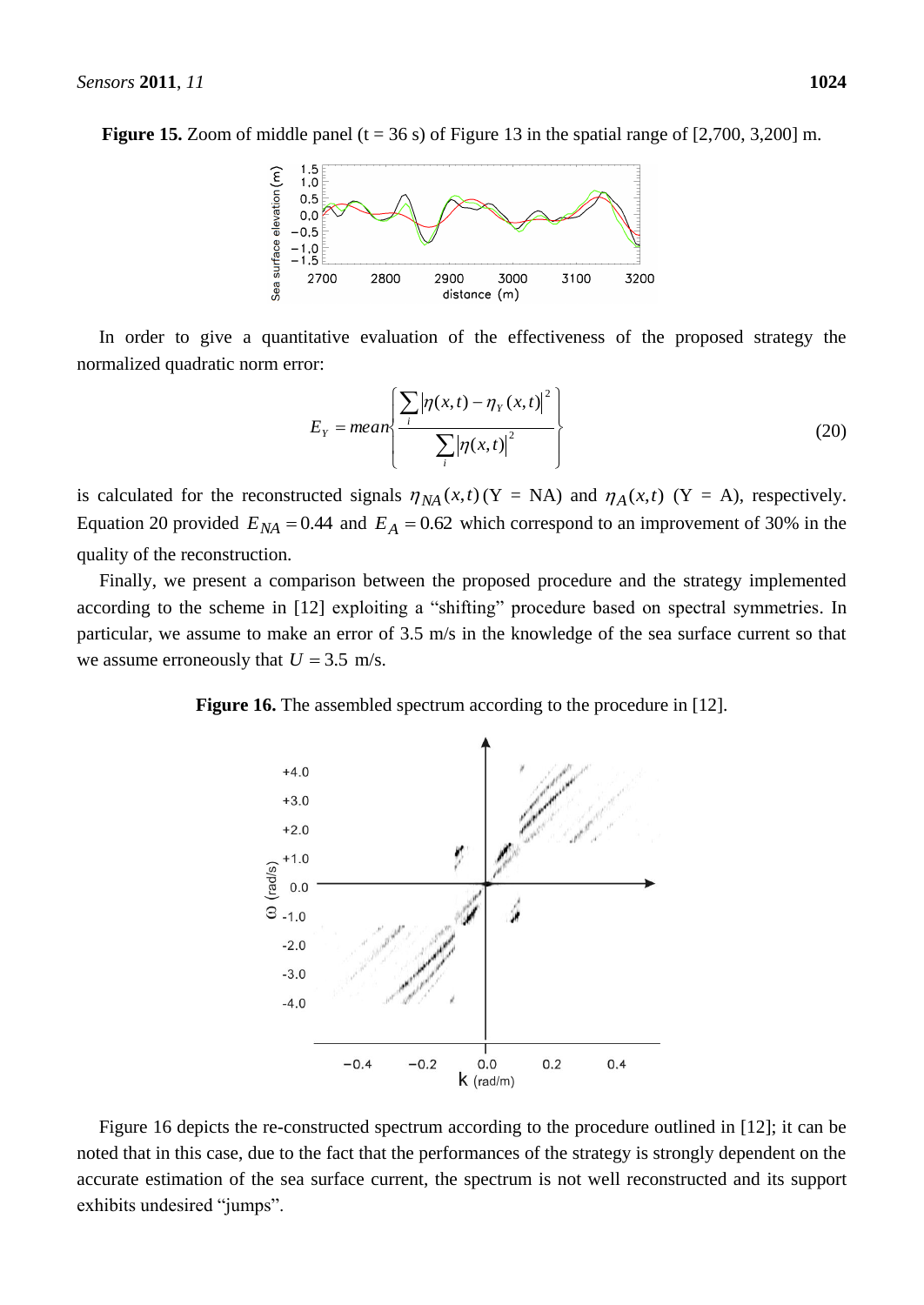Figure 17 depicts the spectrum assembled by means of the proposed strategy. It shows how, even in presence of inaccurate knowledge of the sea surface current, it is possible to assemble the spectrum so as to avoid jumps so that the support of the spectrum behaves as a continuous function  $\omega(k)$  At this point, by using this unfolded spectrum, it is simpler to re-evaluate the sea surface current and after to reconstruction of the sea surface elevation is possible.

**Figure 17.** The assembled spectrum according to the procedure proposed herein.



#### **6. Conclusions**

This paper has dealt with the question of the aliasing problem that may arise in the reconstruction of the sea surface elevation starting from the images collected by a X-band radar system. In particular, the effect of a non appropriate time-step, adopted in radar data acquisition, has been thoroughly analyzed for the progressive waves. The investigation was concerned with both the cases of the absence and presence of the surface current and we have shown, by simple theoretical considerations, how the effect of an increasing value of the surface current badly affects the aliasing problem.

Based on these theoretical considerations, a strategy was proposed to mitigate the aliasing problem and its effectiveness has been shown by an analysis of synthetic data. The proposed method has been presented for unimodal sea states. As future development of this research activity, more challenging cases where the aliasing problem occurs, such as regressive and mixed waves, should be addressed and where the further question of the ambiguities arises [12]. This investigation would permit applying the method in an operational way for different sea state conditions. Finally, as future activity, we will address the operational capability of the proposed technique to the more realistic 3D case and in the real world by processing experimental data.

# **Acknowledgements**

Part of the work of Nieto Borge has been supported by Ministerio de Ciencia e Innovacion under project no. TEC2009-14217. The authors would like to thank the anonymous reviewers for their very useful suggestions and comments that have permitted to improve the quality of the work.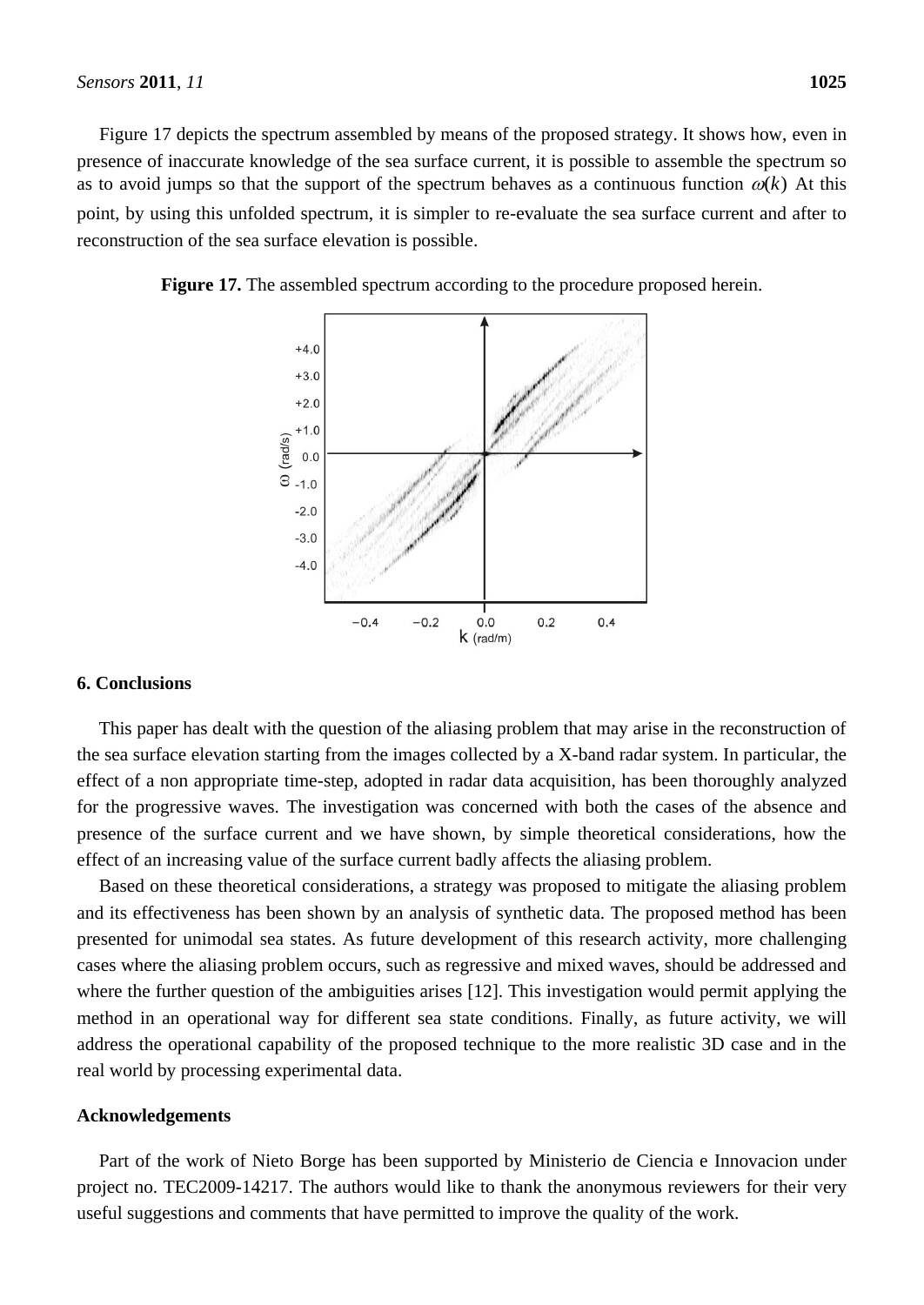# **References and Notes**

- 1. Nieto Borge, J.C. Analisis de Campos de Oleaje Mediante Radar de Navegacion en Banda X. Ph.D. Thesis, University of Madrid, Madrid, Spain, 1997.
- 2. Nieto Borge, J.C.; Rodriguez, R.G.; Hessner, K.; Gonzales, I.P. Inversion of marine radar images for surface wave analysis. *J. Atmos. Oceanic Technol.* **2004**, *21*, 1291-1300.
- 3. Nieto Borge, J.C.; Guedes Soares, C. Analysis of directional wave fields using X-Band navigation radar. *Coastal. Eng.* **2000**, *40*, 375-391.
- 4. Plant, W.J.; Keller, W.C. Evidence of Bragg scattering in microwave Doppler spectra of sea return. *J. Geophys. Res.* **1990**, *95*, 16299-16310.
- 5. Lee, P.H.Y.; Barter, J.D.; Beach, K.L.; Hindman, C.L.; Lade, B.M.; Rungaldier, H.; Shelton, J.C.; Williams, A.B.; Yee, R.; Yuen, H.C. X-band microwave backscattering from ocean waves. *J. Geophys. Res.* **1995**, *100*, 2591-2611.
- 6. Nieto Borge, J.C.; Reichert, K; Dittmer, J. Use of nautical radar as a wave monitoring instrument. *Coastal Eng.* **1999**, *37*, 331-342.
- 7. Senet, C.M. Dynamics of Dispersive Boundaries: The determination of Spatial Hydrographic-Parameter Maps from Optical Sea-Surface Image Sequences. Ph.D. Thesis, University of Hamburg, Hamburg, Germany, 2004.
- 8. Ziemer, F.; Rosenthal, W. Measurement of Two-Dimensional Wave Energy Spectra during SAXON-FPN"90. In *Proceedings of OCEANS'93, Engineering in Harmony with Ocean*, Victoria, BC, Canada, 1993; Volume 2, pp. II326-II331.
- 9. Buckley, J.R. Resolving Directional Errors in Ocean Wave Spectra Estimated from Marine Radars on Moving Vessels. In *Proceedings of IGARSS*, Hamburg, Germany, 1999.
- 10. Senet, C.M.; Seemann J.; Ziemer, F. The near-surface current velocity determined from image sequences of the sea surface. *IEEE Geosci. Remot Sens. Trans.* **2001**, *39*, 492-505.
- 11. Seemann, J.; Ziemer, F.; Senet, C.M. A Method for Computing Calibrated Ocean Wave Spectra from Measurements with a Nautical X-band Radar. In *Proceedings of Oceans'97 MTS/IEEE Conference, 500 Years of Ocean Exploration*, San Diego, CA, USA, October 1997; Volume 2, pp. 1148-1154.
- 12. Seemann, J.; Ziemer, F. Computer Simulation of Imaging Ocean Wave Fields with a Marine Radar. In *Proceedings Conferences [Challenges of Our Changing Global Environment,](http://ieeexplore.ieee.org/xpl/mostRecentIssue.jsp?punumber=4054)  [OCEANS'95](http://ieeexplore.ieee.org/xpl/mostRecentIssue.jsp?punumber=4054)*, San Diego, CA, USA, October 09−12, 1995; pp. 1128-1133
- 13. Oppenheim, A.V.; Schafer, R.W. *Discrete-Time Signal Processing*; Prentice Hall: Upper Saddle River, NJ, USA, 1989.
- 14. Borman, S.; Stevenson, R.L. Super-Resolution from Image Sequences: A Review. In *Proceedings of the 1998 Midwest Symposium on Circuits and Systems*, Notre Dame, IN, USA. 1998, pp. 374-378.
- 15. Tsai, R.; Huang, T. Multiframe image restoration and registration. In *Advances in Computer Vision and Image Processing*; Tsai, R.Y., Huang, T.S., Eds., JAI Press Inc.: Greenwich, CT, USA, 1984, Volume 1, pp. 317-339.
- 16. Prasad, S.; Luo, X. Support-assisted optical super-resolution of low-resolution image sequences: The one-dimensional problem. *Opt. Exp.* **2009**, *17*, 23213-23233.